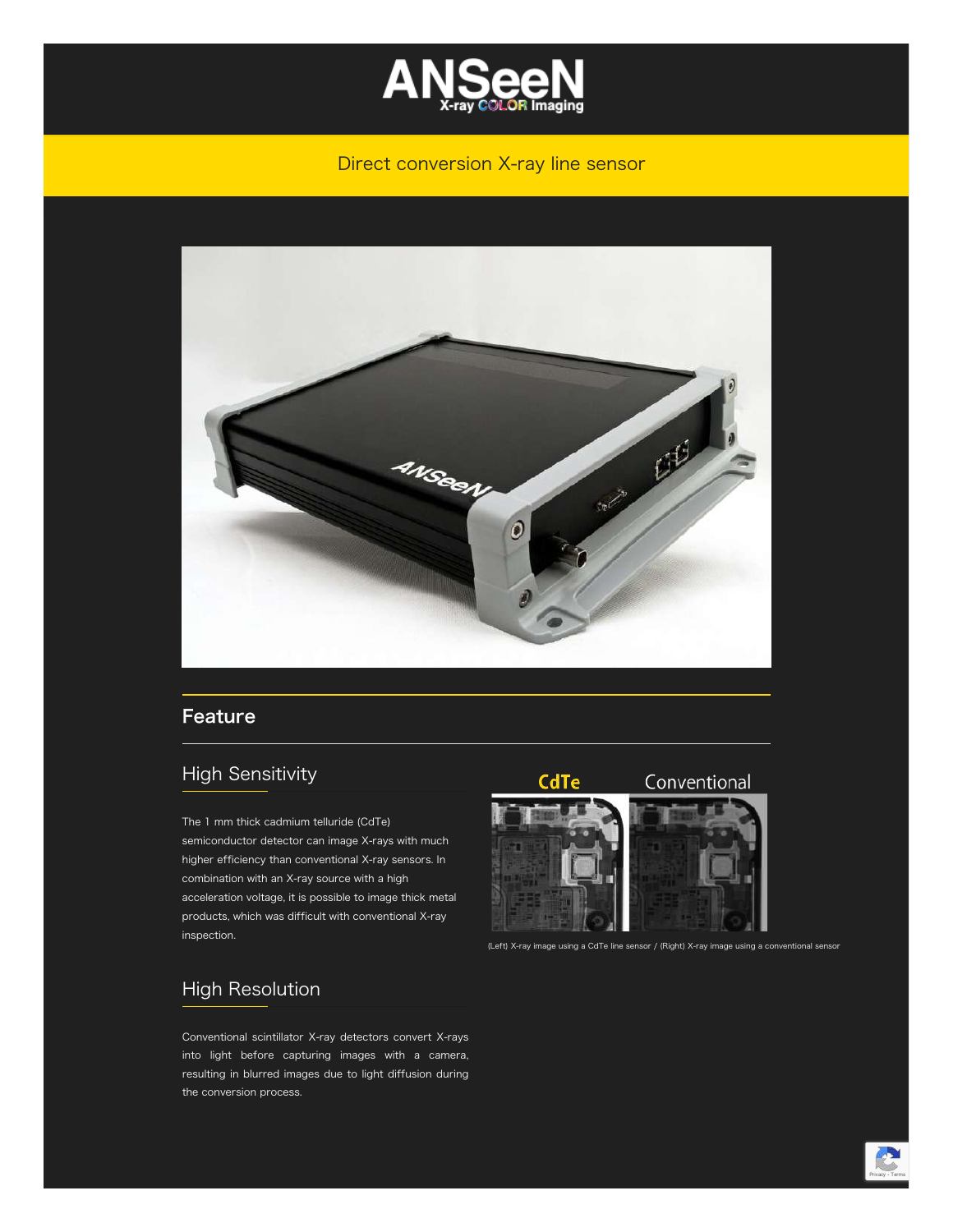In contrast, direct conversion type CdTe detectors have a problem of blurred images due to light diffusion during conversion. On the other hand, the direct conversion type CdTe detector directly converts X-ray photons into electric charges in the pixel, and thus can capture higher resolution X-ray images.



#### High speed

It is capable of capturing images at a speed of more than 500 frames per second, making it suitable for high-speed in-line inspection in the shipping inspection



process. Composite video of slow video (240fps) by camera and X-ray video by this product

## Examples



Use case